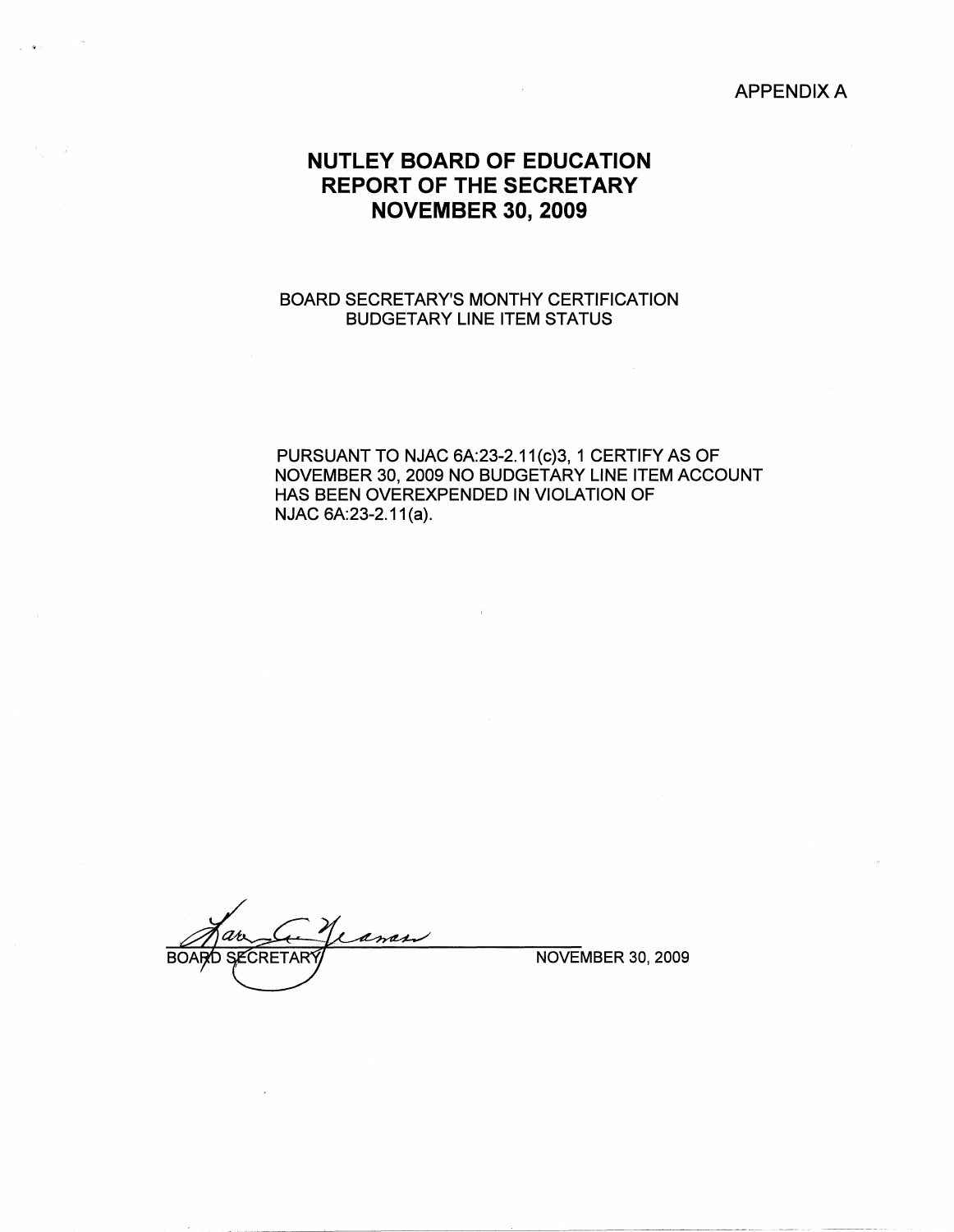$\mathbf{C}^{(n)}$  and  $\mathbf{C}^{(n)}$  are the set of the set of the set of the set of the set of the set of the set of the set of the set of the set of the set of the set of the set of the set of the set of the set of the set of

12/14/09 13:40

Starting date 7/1/2009 **Ending date 11/30/2009 Fund: 10 GENERAL CURRENT EXPENSE** 

|             | <b>Assets and Resources</b>                                  |                   |                   |  |  |
|-------------|--------------------------------------------------------------|-------------------|-------------------|--|--|
|             | Assets:                                                      |                   |                   |  |  |
| 101         | Cash in bank                                                 |                   | \$2,528,270.03    |  |  |
| $102 - 106$ | Cash Equivalents                                             |                   | \$4,300.00        |  |  |
| 111         | Investments                                                  |                   | \$0.00            |  |  |
| 116         | Capital Reserve Account                                      |                   | \$126,521.68      |  |  |
| 117         | Maintenance Reserve Account                                  |                   | \$0.00            |  |  |
| 118         | <b>Emergency Reserve Account</b>                             |                   | \$0.00            |  |  |
| 121         | Tax levy Receivable                                          |                   | \$0.00            |  |  |
|             | Accounts Receivable:                                         |                   |                   |  |  |
| 132         | Interfund                                                    | \$85,573.38       |                   |  |  |
| 141         | Intergovernmental - State                                    | \$1,056,001.00    |                   |  |  |
| 142         | Intergovernmental - Federal                                  | \$0.00            |                   |  |  |
| 143         | Intergovernmental - Other                                    | \$37,819.20       |                   |  |  |
| 153, 154    | Other (net of estimated uncollectable of \$                  | \$2,398.82        | \$1,181,792.40    |  |  |
|             | Loans Receivable:                                            |                   |                   |  |  |
| 131         | Interfund                                                    | \$0.00            |                   |  |  |
| 151, 152    | Other (Net of estimated uncollectable of \$<br>$\sim$ $\sim$ | \$0.00            | \$0.00            |  |  |
|             | <b>Other Current Assets</b>                                  |                   | \$0.00            |  |  |
|             | <b>Resources:</b>                                            |                   |                   |  |  |
| 301         | <b>Estimated revenues</b>                                    | \$0.00            |                   |  |  |
| 302         | Less revenues                                                | (\$21,121,169.32) | (\$21,121,169.32) |  |  |
|             | <b>Total assets and resources</b>                            |                   | (\$17,280,285.21) |  |  |
|             | <b>Liabilities and Fund Equity</b>                           |                   |                   |  |  |
|             | Liabilities:                                                 |                   |                   |  |  |

|     | <b>Total liabilities</b>                   | \$0.00 |
|-----|--------------------------------------------|--------|
|     | Other current liabilities                  | \$0.00 |
| 481 | Deferred revenues                          | \$0.00 |
| 451 | Loans payable                              | \$0.00 |
| 431 | Contracts payable                          | \$0.00 |
| 421 | Accounts payable                           | \$0.00 |
| 411 | Intergovernmental accounts payable - state | \$0.00 |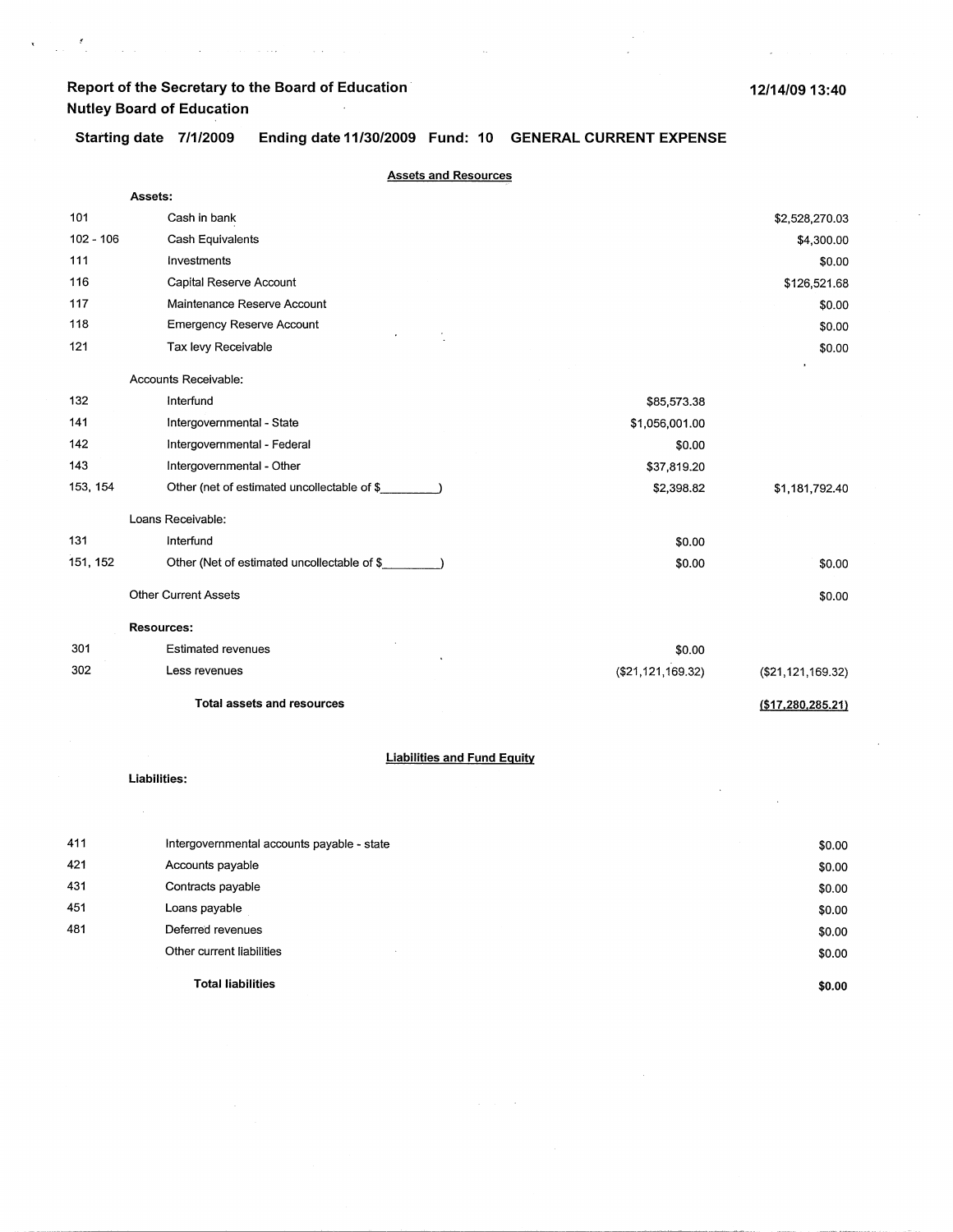#### **12/14/09 13:40**

### **Starting date 7/1/2009 Ending date 11/30/2009 Fund: 10 GENERAL CURRENT EXPENSE**

 $\sim 10^{11}$  km  $^{-1}$  m  $^{-1}$ 

#### Fund **Balance:**

 $\mathcal{A}$  is a set of  $\mathcal{A}$  . The set of  $\mathcal{A}$  is a set of  $\mathcal{A}$ 

 $\mathcal{A}^{\text{max}}$ 

|             | Appropriated:                                   |                   |                        |                        |                      |
|-------------|-------------------------------------------------|-------------------|------------------------|------------------------|----------------------|
| 753,754     | Reserve for encumbrances                        |                   |                        | \$31,472,705.20        |                      |
| 761         | Capital reserve account - July                  |                   | \$126,030.04           |                        |                      |
| 604         | Add: Increase in capital reserve                |                   | \$0.00                 |                        |                      |
| 307         | Less: Bud. w/d cap. reserve eligible costs      |                   | \$0.00                 |                        |                      |
| 309         | Less: Bud. w/d cap. reserve excess costs        |                   | \$0.00                 | \$126,030.04           |                      |
| 764         | Maintenance reserve account - July              |                   | \$0.00                 |                        |                      |
| 606         | Add: Increase in maintenance reserve            |                   | \$0.00                 |                        |                      |
| 310         | Less: Bud. w/d from maintenance reserve         |                   | \$0.00                 | \$0.00                 |                      |
| 768         | Waiver offset reserve - July 1, 2               |                   | \$0.00                 |                        |                      |
| 609         | Add: Increase in waiver offset reserve          |                   | \$0.00                 |                        |                      |
| 314         | Less: Bud. w/d from waiver offset reserve       |                   | \$0.00                 | \$0.00                 |                      |
| 762         | Adult education programs                        |                   |                        | \$0.00                 |                      |
| 751,752,76x | Other reserves                                  |                   |                        | \$0.00                 |                      |
| 601         | Appropriations                                  |                   | \$53,993,429.12        |                        |                      |
| 602         | Less: Expenditures                              | (\$18,266,057.83) |                        |                        |                      |
|             | Less: Encumbrances                              | (\$31,472,705.19) | ( \$49,738,763.02)     | \$4,254,666.10         |                      |
|             | Total appropriated                              |                   |                        | \$35,853,401.34        |                      |
|             | Unappropriated:                                 |                   |                        |                        |                      |
| 770         | Fund balance, July 1                            |                   |                        | \$804,408.76           |                      |
| 303         | Budgeted fund balance                           |                   |                        | (\$53,938,095.31)      |                      |
|             | Total fund balance                              |                   |                        |                        | (\$17,280,285.21)    |
|             | Total liabilities and fund equity               |                   |                        |                        | ( \$17, 280, 285.21) |
|             | <b>Recapitulation of Budgeted Fund Balance:</b> |                   |                        |                        |                      |
|             |                                                 |                   | <b>Budgeted</b>        | Actual                 | <b>Variance</b>      |
|             | Appropriations                                  |                   | \$53,993,429.12        | \$49,738,763.02        | \$4,254,666.10       |
|             | Revenues                                        |                   | \$0.00                 | (\$21,121,169.32)      | \$21,121,169.32      |
|             | Subtotal                                        |                   | <u>\$53,993,429.12</u> | <u>\$28,617,593.70</u> | \$25,375,835.42      |
|             | Change in capital reserve account:              |                   |                        |                        |                      |
|             | Plus - Increase in reserve                      |                   | \$0.00                 | \$491.64               | (\$491.64)           |
|             | Less - Withdrawal from reserve                  |                   | \$0.00                 | \$0.00                 | \$0.00               |
|             | Subtotal                                        |                   | \$53.993.429.12        | \$28.618.085.34        | \$25,375,343.78      |
|             | Change in waiver offset reserve account:        |                   |                        |                        |                      |
|             | Plus - Increase in reserve                      |                   | \$0.00                 | \$0.00                 | \$0.00               |
|             | Less - Withdrawal from reserve                  |                   | \$0.00                 | \$0.00                 | \$0.00               |
|             | Subtotal                                        |                   | \$53,993,429.12        | \$28,618,085.34        | \$25,375,343.78      |
|             | Less: Adjustment for prior year                 |                   | (\$55,333.81)          | (\$55,333.81)          | \$0.00               |
|             | Budgeted fund balance                           |                   | \$53,938,095.31        | \$28,562,751.53        | \$25,375,343.78      |

geomes  $12/6/09$ nar. -L4-Prepared and submitted by  $\hat{z}$ Board Secretary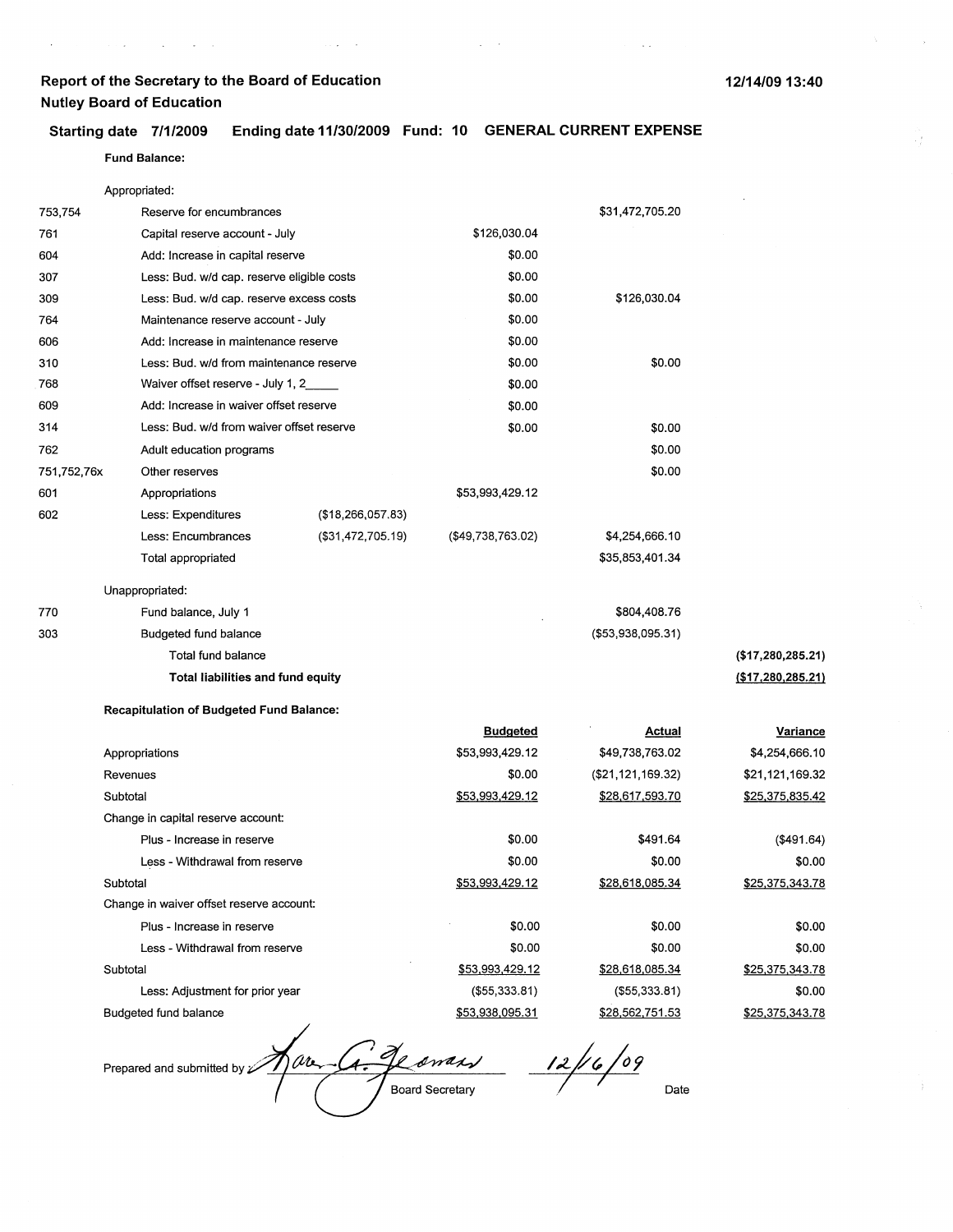÷.

 $\sim$ 

 $\mathbf{r}$ 

 $\mathbf{I}$ 

 $\sim$ 

### Starting date 7/1/2009 **Ending date 11/30/2009 Fund: 20 SPECIAL REVENUE FUNDS**

|             | <b>Assets and Resources</b>                 |                |                |
|-------------|---------------------------------------------|----------------|----------------|
|             | Assets:                                     |                |                |
| 101         | Cash in bank                                |                | (\$214,049.29) |
| $102 - 106$ | Cash Equivalents                            |                | \$0.00         |
| 111         | Investments                                 |                | \$0.00         |
| 116         | Capital Reserve Account                     |                | \$0.00         |
| 117         | Maintenance Reserve Account                 |                | \$0.00         |
| 118         | Emergency Reserve Account                   |                | \$0.00         |
| 121         | Tax levy Receivable                         |                | \$0.00         |
|             | Accounts Receivable:                        |                |                |
| 132         | Interfund                                   | \$0.00         |                |
| 141         | Intergovernmental - State                   | \$7,728.15     |                |
| 142         | Intergovernmental - Federal                 | \$328,668.90   |                |
| 143         | Intergovernmental - Other                   | \$760.00       |                |
| 153, 154    | Other (net of estimated uncollectable of \$ | \$0.00         | \$337,157.05   |
|             | Loans Receivable:                           |                |                |
| 131         | Interfund                                   | \$0.00         |                |
| 151, 152    | Other (Net of estimated uncollectable of \$ | \$0.00         | \$0.00         |
|             | <b>Other Current Assets</b>                 |                | \$0.00         |
|             | <b>Resources:</b>                           |                |                |
| 301         | <b>Estimated revenues</b>                   | \$2,211,790.00 |                |
| 302         | Less revenues                               | (\$327,596.50) | \$1,884,193.50 |
|             | Total assets and resources                  |                | \$2,007,301.26 |
|             | <b>Liabilities and Fund Equity</b>          |                |                |
|             | Liabilities:                                |                |                |
| 101         | Cash in bank                                |                | (\$214,049.29) |
| 411         | Intergovernmental accounts payable - state  |                | \$74,556.83    |
| 421         | Accounts payable                            |                | \$0.00         |
| 431         | Contracts payable                           |                | \$0.00         |
| 451         | Loans payable                               |                | \$0.00         |
| 481         | Deferred revenues                           |                | \$22,862.64    |
|             | Other current liabilities                   |                | \$415.84       |
|             | <b>Total liabilities</b>                    |                | \$97,835.31    |

 $\sim 10^{-1}$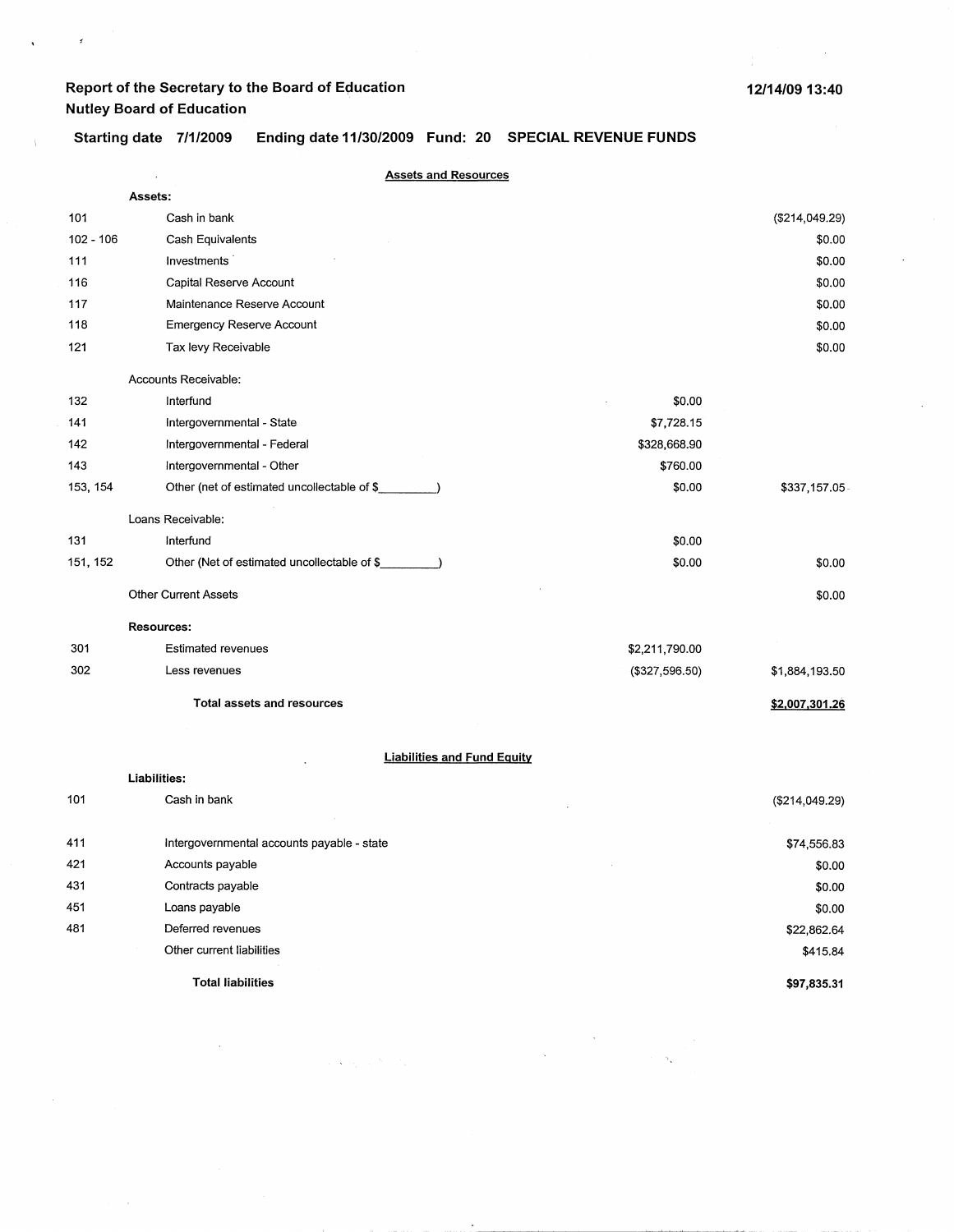### **Starting date 7/1/2009 Ending date 11/30/2009 Fund: 20 SPECIAL REVENUE FUNDS**

### **Fund Balance:**

|             | Appropriated:                                   |                 |                   |                    |                  |
|-------------|-------------------------------------------------|-----------------|-------------------|--------------------|------------------|
| 753,754     | Reserve for encumbrances                        |                 |                   | \$120,385.48       |                  |
| 761         | Capital reserve account - July                  |                 | \$0.00            |                    |                  |
| 604         | Add: Increase in capital reserve                |                 | \$0.00            |                    |                  |
| 307         | Less: Bud. w/d cap. reserve eligible costs      |                 | \$0.00            |                    |                  |
| 309         | Less: Bud. w/d cap. reserve excess costs        |                 | \$0.00            | \$0.00             |                  |
| 764         | Maintenance reserve account - July              |                 | \$0.00            |                    |                  |
| 606         | Add: Increase in maintenance reserve            |                 | \$0.00            |                    |                  |
| 310         | Less: Bud. w/d from maintenance reserve         |                 | \$0.00            | \$0.00             |                  |
| 768         | Waiver offset reserve - July 1, 2               |                 | \$0.00            |                    |                  |
| 609         | Add: Increase in waiver offset reserve          |                 | \$0.00            |                    |                  |
| 314         | Less: Bud. w/d from waiver offset reserve       |                 | \$0.00            | \$0.00             |                  |
| 762         | Adult education programs                        |                 |                   | \$0.00             |                  |
| 751,752,76x | Other reserves                                  |                 |                   | \$0.00             |                  |
| 601         | Appropriations                                  |                 | \$2,925,740.01    |                    |                  |
| 602         | Less: Expenditures                              | (\$302,324.05)  |                   |                    |                  |
|             | Less: Encumbrances                              | (\$120, 385.48) | $($ \$422,709.53) | \$2,503,030.48     |                  |
|             | Total appropriated                              |                 |                   | \$2,623,415.96     |                  |
|             | Unappropriated:                                 |                 |                   |                    |                  |
| 770         | Fund balance, July 1                            |                 |                   | \$0.00             |                  |
| 303         | Budgeted fund balance                           |                 |                   | (\$713,950.01)     |                  |
|             | Total fund balance                              |                 |                   |                    | \$1,909,465.95   |
|             | Total liabilities and fund equity               |                 |                   |                    | \$2,007,301.26   |
|             | <b>Recapitulation of Budgeted Fund Balance:</b> |                 |                   |                    |                  |
|             |                                                 |                 | <b>Budgeted</b>   | <b>Actual</b>      | <b>Variance</b>  |
|             | Appropriations                                  |                 | \$2,925,740.01    | \$422,709.53       | \$2,503,030.48   |
|             | Revenues                                        |                 | (\$2,211,790.00)  | (\$327,596.50)     | (\$1,884,193.50) |
|             | Subtotal                                        |                 | \$713,950.01      | <u>\$95,113.03</u> | \$618,836.98     |
|             | Change in capital reserve account:              |                 |                   |                    |                  |
|             | Plus - Increase in reserve                      |                 | \$0.00            | \$0.00             | \$0.00           |
|             | Less - Withdrawal from reserve                  |                 | \$0.00            | \$0.00             | \$0.00           |
|             | Subtotal                                        |                 | \$713,950.01      | \$95,113.03        | \$618,836.98     |
|             | Change in waiver offset reserve account:        |                 |                   |                    |                  |
|             | Plus - Increase in reserve                      |                 | \$0.00            | \$0.00             | \$0.00           |
|             | Less - Withdrawal from reserve                  |                 | \$0.00            | \$0.00             | \$0.00           |
|             | Subtotal                                        |                 | \$713,950.01      | \$95,113.03        | \$618,836.98     |
|             | Less: Adjustment for prior year                 |                 | \$0.00            | \$0.00             | \$0.00           |
|             | Budgeted fund balance                           |                 | \$713,950.01      | \$95,113.03        | \$618,836.98     |

fare G. Loman 12/16/09 Prepared and submitted by: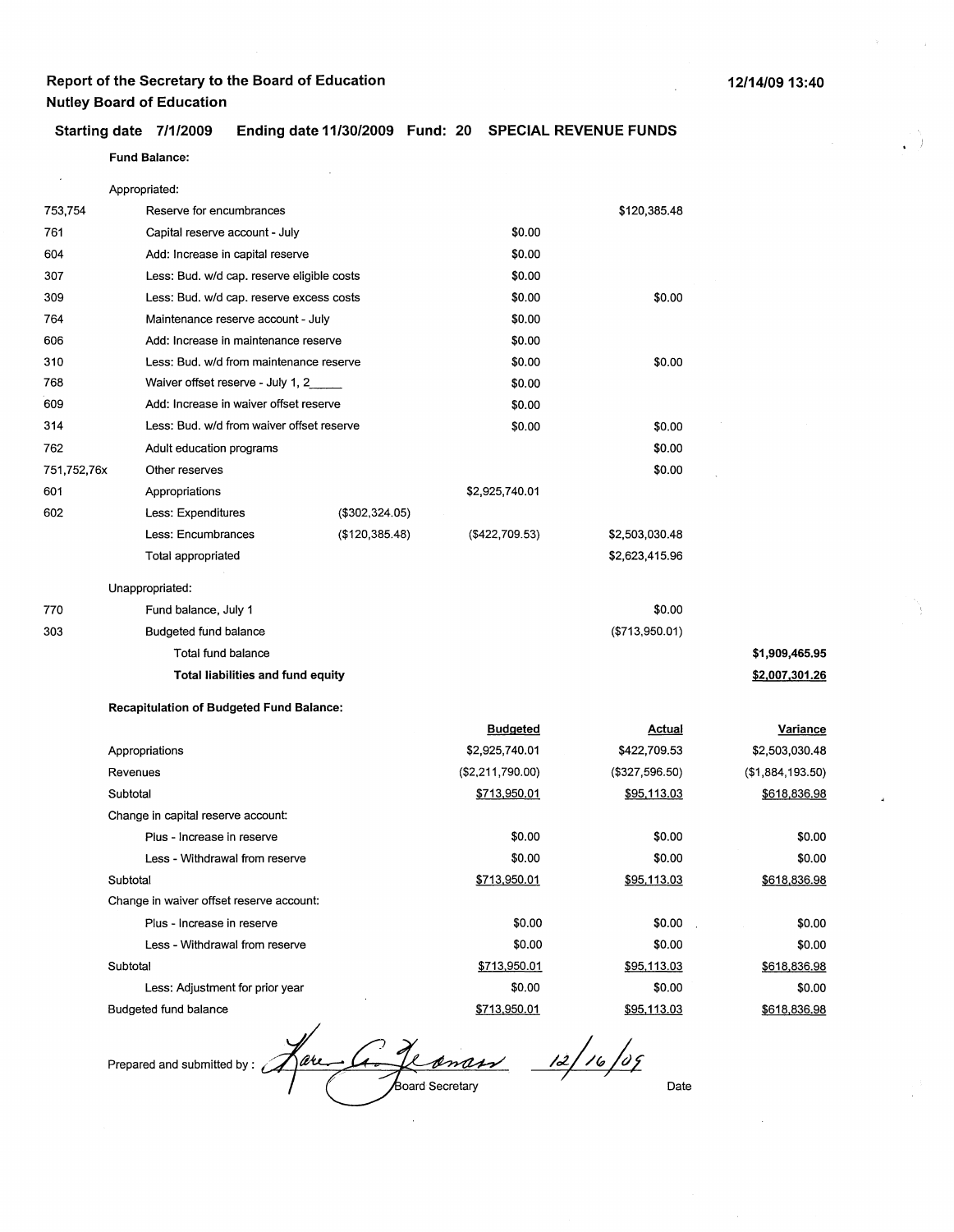$\bar{z}$ 

 $\lambda$ 

Starting date 7/1/2009 **Ending date 11/30/2009 Fund: 30 CAPITAL PROJECTS FUNDS** 

|             | <b>Assets and Resources</b>                 |              |                 |
|-------------|---------------------------------------------|--------------|-----------------|
|             | Assets:                                     |              |                 |
| 101         | Cash in bank                                |              | \$20,164,048.79 |
| $102 - 106$ | Cash Equivalents                            |              | \$0.00          |
| 111         | Investments                                 |              | \$0.00          |
| 116         | Capital Reserve Account                     |              | \$0.00          |
| 117         | Maintenance Reserve Account                 |              | \$0.00          |
| 118         | <b>Emergency Reserve Account</b>            |              | \$0.00          |
| 121         | Tax levy Receivable                         |              | \$0.00          |
|             | Accounts Receivable:                        |              |                 |
| 132         | Interfund                                   | \$0.00       |                 |
| 141         | Intergovernmental - State                   | \$528,810.49 |                 |
| 142         | Intergovernmental - Federal                 | \$0.00       |                 |
| 143         | Intergovernmental - Other                   | \$40,000.00  |                 |
| 153, 154    | Other (net of estimated uncollectable of \$ | \$0.00       | \$568,810.49    |
|             | Loans Receivable:                           |              |                 |
| 131         | Interfund                                   | \$0.00       |                 |
| 151, 152    | Other (Net of estimated uncollectable of \$ | \$0.00       | \$0.00          |
|             | <b>Other Current Assets</b>                 |              | \$0.00          |
|             | <b>Resources:</b>                           |              |                 |
| 301         | <b>Estimated revenues</b>                   | \$0.00       |                 |
| 302         | Less revenues                               | (\$4,720.82) | (\$4,720.82)    |
|             | <b>Total assets and resources</b>           |              | \$20,728,138.46 |
|             |                                             |              |                 |

### **Liabilities and Fund Equity**

**Liabilities:** 

| 411 | Intergovernmental accounts payable - state | \$0.00       |
|-----|--------------------------------------------|--------------|
| 421 | Accounts payable                           | \$57,775.00  |
| 431 | Contracts payable                          | \$0.00       |
| 451 | Loans payable                              | \$0.00       |
| 481 | Deferred revenues                          | \$567,532.00 |
|     | Other current liabilities                  | \$83,106.78  |
|     | <b>Total liabilities</b>                   | \$708,413.78 |

 $\label{eq:2.1} \begin{array}{l} \mathcal{F}^{(0)}_{\mathcal{F}_{\mathcal{G}}^{\mathcal{G}}}(x) = \mathcal{F}^{(0)}_{\mathcal{G}}(x)\\ \mathcal{F}^{(0)}_{\mathcal{G}}(x) = \mathcal{F}^{(0)}_{\mathcal{G}}(x) \end{array}$ 

a<br>Santa B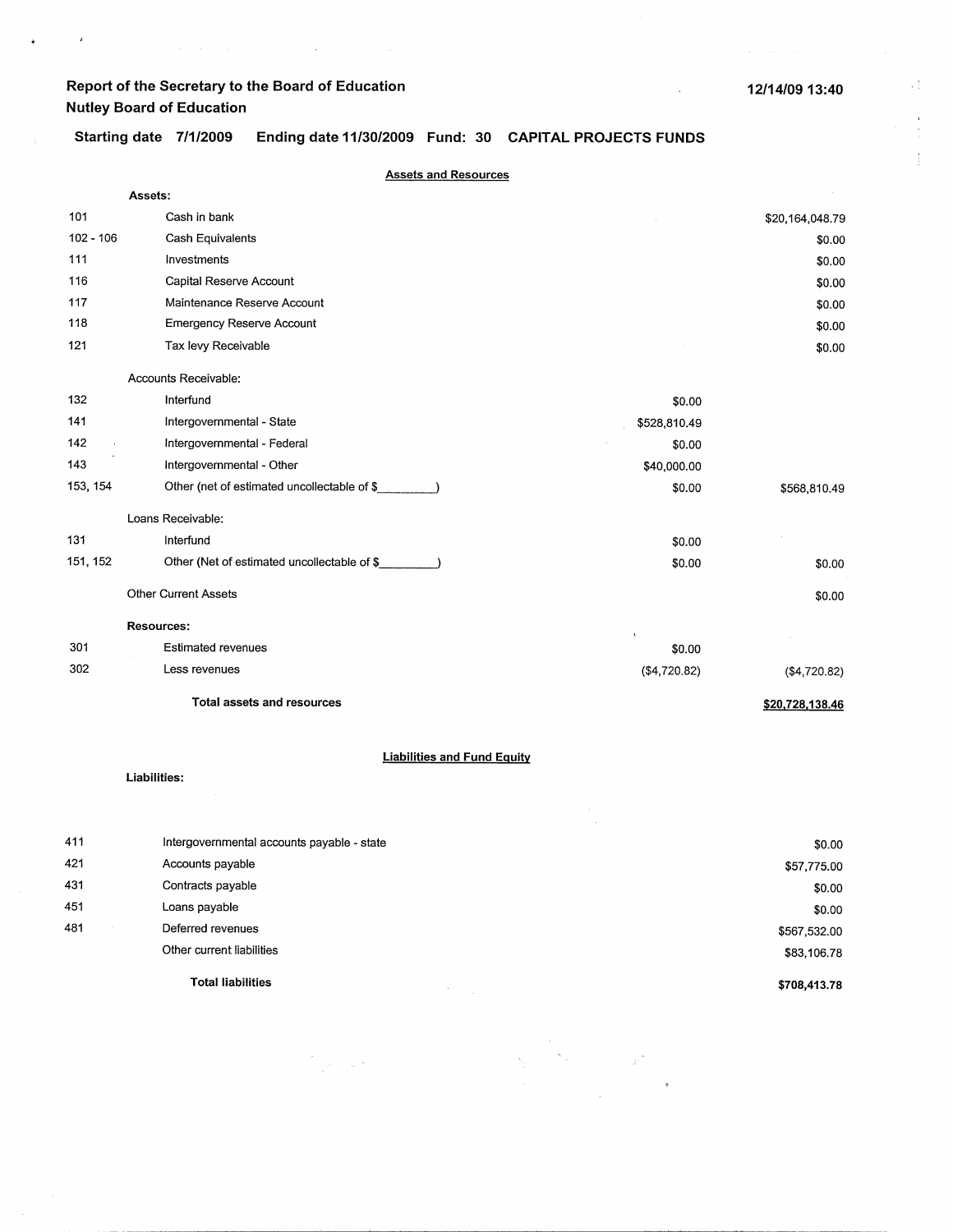### **12/14/09 13:40**

#### **Starting date 7/1/2009 Ending date 11/30/2009 Fund: 30 CAPITAL PROJECTS FUNDS**

#### **Fund Balance:**

|             | Appropriated:                                   |                                          |                        |                   |                 |
|-------------|-------------------------------------------------|------------------------------------------|------------------------|-------------------|-----------------|
| 753,754     | Reserve for encumbrances                        |                                          |                        | \$9,645,431.10    |                 |
| 761         | Capital reserve account - July                  |                                          | \$0.00                 |                   |                 |
| 604         | Add: Increase in capital reserve                |                                          | \$0.00                 |                   |                 |
| 307         | Less: Bud. w/d cap. reserve eligible costs      |                                          | \$0.00                 |                   |                 |
| 309         |                                                 | Less: Bud. w/d cap. reserve excess costs |                        | \$0.00            |                 |
| 764         | Maintenance reserve account - July              |                                          | \$0.00                 |                   |                 |
| 606         | Add: Increase in maintenance reserve            |                                          | \$0.00                 |                   |                 |
| 310         | Less: Bud. w/d from maintenance reserve         |                                          | \$0.00                 | \$0.00            |                 |
| 768         | Waiver offset reserve - July 1, 2_              |                                          | \$0.00                 |                   |                 |
| 609         | Add: Increase in waiver offset reserve          |                                          | \$0.00                 |                   |                 |
| 314         | Less: Bud. w/d from waiver offset reserve       |                                          | \$0.00                 | \$0.00            |                 |
| 762         | Adult education programs                        |                                          |                        | \$0.00            |                 |
| 751,752,76x | Other reserves                                  |                                          |                        | \$0.00            |                 |
| 601         | Appropriations                                  |                                          | \$25,067,491.46        |                   |                 |
| 602         | Less: Expenditures                              | (\$4,900,472.91)                         |                        |                   |                 |
|             | Less: Encumbrances                              | (\$9,709,762.93)                         | (\$14,610,235.84)      | \$10,457,255.62   |                 |
|             | Total appropriated                              |                                          |                        | \$20,102,686.72   |                 |
|             | Unappropriated:                                 |                                          |                        |                   |                 |
| 770         | Fund balance, July 1                            |                                          |                        | \$10,770,916.35   |                 |
| 303         | Budgeted fund balance                           |                                          |                        | (\$10,853,878.39) |                 |
|             | Total fund balance                              |                                          |                        |                   | \$20,019,724.68 |
|             | Total liabilities and fund equity               |                                          |                        |                   | \$20,728,138.46 |
|             | <b>Recapitulation of Budgeted Fund Balance:</b> |                                          |                        |                   |                 |
|             |                                                 |                                          | <b>Budgeted</b>        | Actual            | <b>Variance</b> |
|             | Appropriations                                  |                                          | \$25,067,491.46        | \$14,610,235.84   | \$10,457,255.62 |
|             | Revenues                                        |                                          | \$0.00                 | (\$4,720.82)      | \$4,720.82      |
|             | Subtotal                                        |                                          | \$25,067,491.46        | \$14,605,515.02   | \$10,461,976.44 |
|             | Change in capital reserve account:              |                                          |                        |                   |                 |
|             | Plus - Increase in reserve                      |                                          | \$0.00                 | \$0.00            | \$0.00          |
|             | Less - Withdrawal from reserve                  |                                          | \$0.00                 | \$0.00            | \$0.00          |
|             | Subtotal                                        |                                          | <u>\$25,067,491.46</u> | \$14,605,515.02   | \$10,461,976.44 |
|             | Change in waiver offset reserve account:        |                                          |                        |                   |                 |
|             | Plus - Increase in reserve                      |                                          | \$0.00                 | \$0.00            | \$0.00          |
|             | Less - Withdrawal from reserve                  |                                          | \$0.00                 | \$0.00            | \$0.00          |
|             | Subtotal                                        |                                          | \$25,067,491.46        | \$14,605,515.02   | \$10,461,976.44 |
|             | Less: Adjustment for prior year                 |                                          | (\$14,213,613.07)      | (\$14,213,613.07) | \$0.00          |

Budgeted fund balance

Prepared and submitted by: 1 and 1 compared and submitted by: 1 and 1 compared Secretary

\$10.853.878.39

Date

\$10.461,976.44

\$391,901.95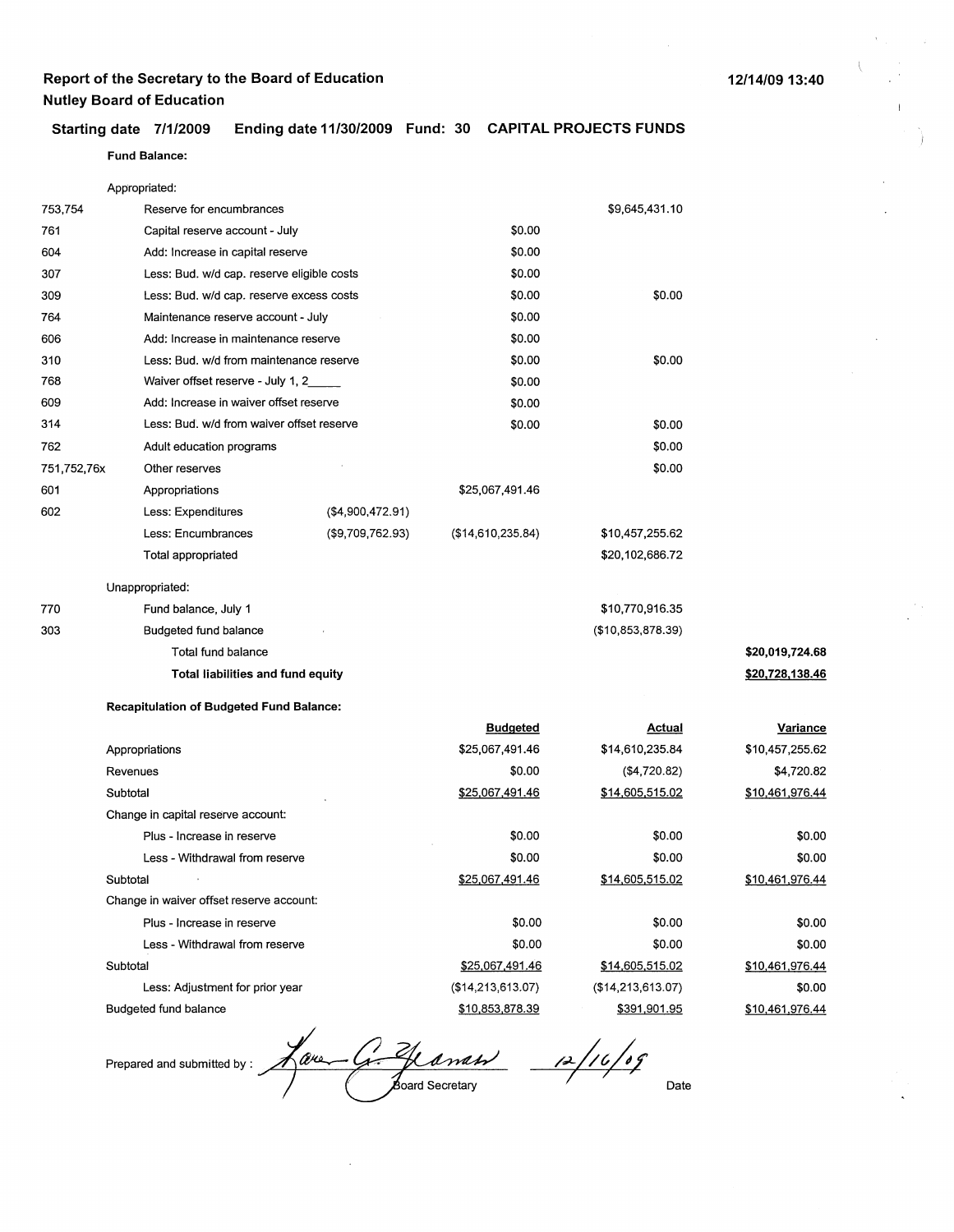$\ddot{\phantom{0}}$ 

**\$21,746.38** 

 $\label{eq:1} \left\langle \mathbf{X}_{\mathcal{A}}\right\rangle_{\mathcal{B}} = \left\langle \mathbf{X}_{\mathcal{A}}\right\rangle_{\mathcal{B}} = \left\langle \mathbf{X}_{\mathcal{A}}\right\rangle_{\mathcal{B}}$ 

 $\widetilde{\mathcal{H}}_{\mathcal{A}}(\mathfrak{F}_{\mathcal{A}}(\mathbf{x}))=\mathcal{O}(\mathcal{H}_{\mathcal{A}}(\mathbf{x}))=\mathcal{H}_{\mathcal{A}}(\mathbf{x})$ 

Starting date 7/1/2009 **Ending date 11/30/2009 Fund: 40 DEBT SERVICE FUNDS** 

|           | <b>Assets and Resources</b>                                  |                   |                     |
|-----------|--------------------------------------------------------------|-------------------|---------------------|
|           | Assets:                                                      |                   |                     |
| 101       | Cash in bank                                                 |                   | \$1,253,972.00      |
| 102 - 106 | Cash Equivalents                                             |                   | \$0.00              |
| 111       | Investments                                                  |                   | \$0.00              |
| 116       | Capital Reserve Account                                      |                   | \$0.00              |
| 117       | Maintenance Reserve Account                                  |                   | \$0.00              |
| 118       | <b>Emergency Reserve Account</b>                             |                   | \$0.00              |
| 121       | Tax levy Receivable                                          |                   | \$0.00              |
|           | Accounts Receivable:                                         |                   |                     |
| 132       | Interfund                                                    | \$21,747.60       |                     |
| 141.      | Intergovernmental - State                                    | \$0.00            |                     |
| 142       | Intergovernmental - Federal                                  | \$0.00            |                     |
| 143       | Intergovernmental - Other                                    | \$0.00            |                     |
| 153, 154  | Other (net of estimated uncollectable of \$                  | \$0.00            | \$21,747.60         |
|           | Loans Receivable:                                            |                   |                     |
| 131       | Interfund                                                    | \$0.00            |                     |
| 151, 152  | Other (Net of estimated uncollectable of \$<br>$\rightarrow$ | \$0.00            | \$0.00              |
|           | <b>Other Current Assets</b>                                  |                   | \$0.00              |
|           | <b>Resources:</b>                                            |                   |                     |
| 301       | <b>Estimated revenues</b>                                    | \$0.00            |                     |
| 302       | Less revenues                                                | ( \$3,299,246.00) | ( \$3,299,246.00)   |
|           | <b>Total assets and resources</b>                            |                   | $($ \$2,023,526.40) |
|           | <b>Liabilities and Fund Equity</b>                           |                   |                     |
|           | Liabilities:                                                 |                   |                     |
|           |                                                              |                   |                     |
| 411       | Intergovernmental accounts payable - state                   |                   | \$0.00              |
| 421       | Accounts payable                                             |                   | \$0.00              |
| 431       | Contracts payable                                            |                   | \$0.00              |
| 451       | Loans payable                                                |                   | \$0.00              |
| 481       | Deferred revenues                                            |                   | \$0.00              |
|           | Other current liabilities                                    |                   | \$21,746.38         |

**Total liabilities**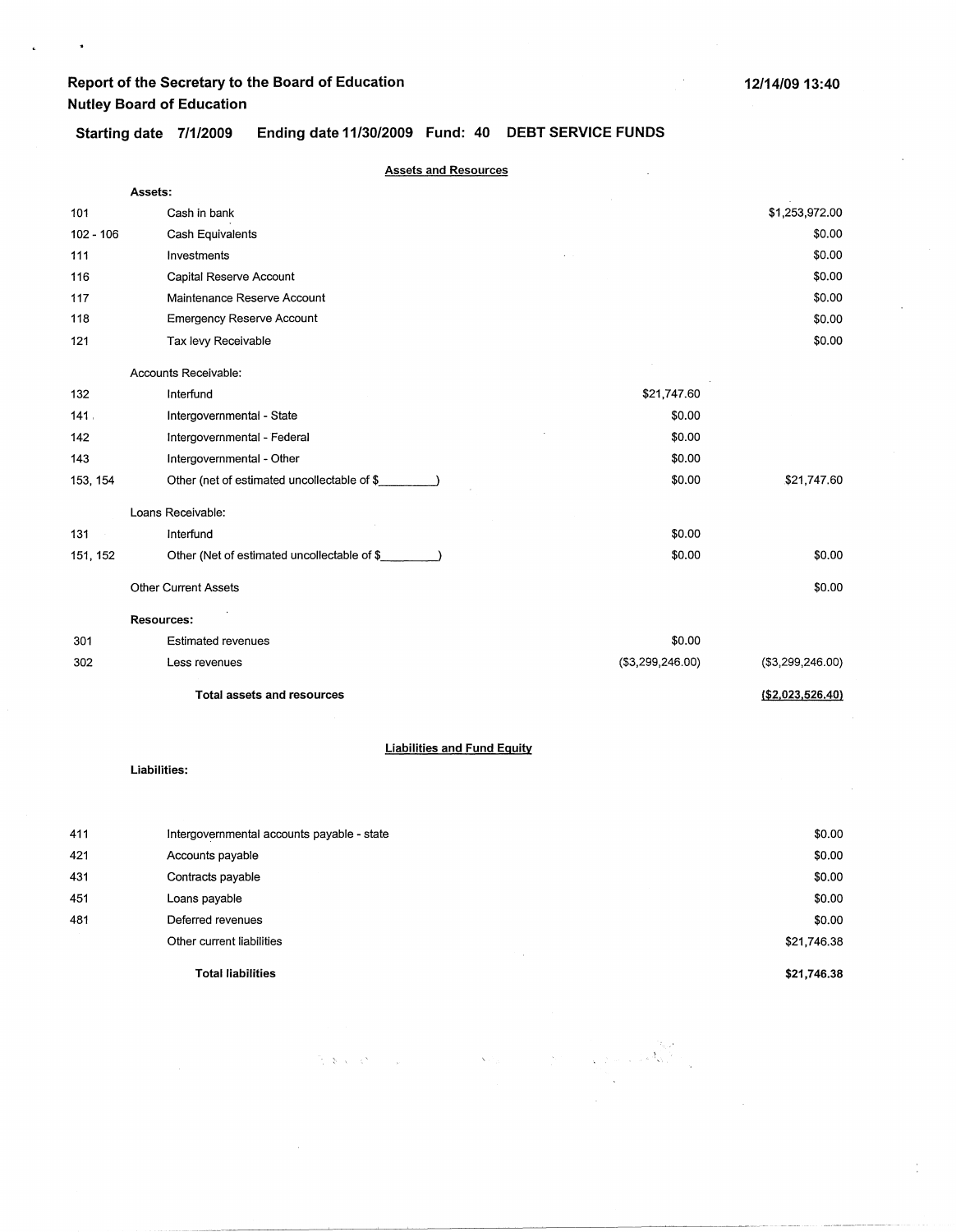**Fund Balance:** 

|  | Starting date 7/1/2009 Ending date 11/30/2009 Fund: 40 DEBT SERVICE FUNDS |  |
|--|---------------------------------------------------------------------------|--|
|  |                                                                           |  |

|             | Appropriated:                                   |                  |                       |                     |                       |
|-------------|-------------------------------------------------|------------------|-----------------------|---------------------|-----------------------|
| 753,754     | Reserve for encumbrances                        |                  |                       | \$0.00              |                       |
| 761         | Capital reserve account - July                  |                  | \$0.00                |                     |                       |
| 604         | Add: Increase in capital reserve                |                  | \$0.00                |                     |                       |
| 307         | Less: Bud. w/d cap. reserve eligible costs      |                  | \$0.00                |                     |                       |
| 309         | Less: Bud. w/d cap. reserve excess costs        |                  | \$0.00                | \$0.00              |                       |
| 764         | Maintenance reserve account - July              |                  | \$0.00                |                     |                       |
| 606         | Add: Increase in maintenance reserve            |                  | \$0.00                |                     |                       |
| 310         | Less: Bud. w/d from maintenance reserve         |                  | \$0.00                | \$0.00              |                       |
| 768         | Waiver offset reserve - July 1, 2               |                  | \$0.00                |                     |                       |
| 609         | Add: Increase in waiver offset reserve          |                  | \$0.00                |                     |                       |
| 314         | Less: Bud. w/d from waiver offset reserve       |                  | \$0.00                | \$0.00              |                       |
| 762         | Adult education programs                        |                  |                       | \$0.00              |                       |
| 751,752,76x | Other reserves                                  |                  |                       | \$0.00              |                       |
| 601         | Appropriations                                  |                  | \$3,741,749.00        |                     |                       |
| 602         | Less: Expenditures                              | (\$2,045,274.25) |                       |                     |                       |
|             | Less: Encumbrances                              | \$0.00           | (\$2,045,274.25)      | \$1,696,474.75      |                       |
|             | Total appropriated                              |                  |                       | \$1,696,474.75      |                       |
|             | Unappropriated:                                 |                  |                       |                     |                       |
| 770         | Fund balance, July 1                            |                  |                       | \$0.97              |                       |
| 303         | Budgeted fund balance                           |                  |                       | (\$3,741,749.00)    |                       |
|             | Total fund balance                              |                  |                       |                     | (\$2,045,273.28)      |
|             | Total liabilities and fund equity               |                  |                       |                     | ( \$2,023,526.90)     |
|             | <b>Recapitulation of Budgeted Fund Balance:</b> |                  |                       |                     |                       |
|             |                                                 |                  | <b>Budgeted</b>       | <b>Actual</b>       | Variance              |
|             | Appropriations                                  |                  | \$3,741,749.00        | \$2,045,274.25      | \$1,696,474.75        |
|             | Revenues                                        |                  | \$0.00                | (\$3,299,246.00)    | \$3,299,246.00        |
|             | Subtotal                                        |                  | \$3,741,749.00        | ( \$1, 253, 971.75) | <u>\$4,995,720.75</u> |
|             | Change in capital reserve account:              |                  |                       |                     |                       |
|             | Plus - Increase in reserve                      |                  | \$0.00                | \$0.00              | \$0.00                |
|             | Less - Withdrawal from reserve                  |                  | \$0.00                | \$0.00              | \$0.00                |
|             | Subtotal                                        |                  | <u>\$3,741,749.00</u> | $($ \$1,253,971.75) | \$4,995,720.75        |
|             | Change in waiver offset reserve account:        |                  |                       |                     |                       |
|             | Plus - Increase in reserve                      |                  | \$0.00                | \$0.00              | \$0.00                |
|             | Less - Withdrawal from reserve                  |                  | \$0.00                | \$0.00              | \$0.00                |
|             | Subtotal                                        |                  | \$3,741,749.00        | (\$1,253,971.75)    | \$4,995,720.75        |
|             | Less: Adjustment for prior year                 |                  | \$0.00                | \$0.00              | \$0.00                |
|             | <b>Budgeted fund balance</b>                    |                  | \$3,741,749.00        | ( \$1,253,971.75)   | \$4,995,720.75        |
|             |                                                 |                  |                       |                     |                       |

Rave G. Glaman 12/16/09 Prepared and submitted by :  $\mathcal C$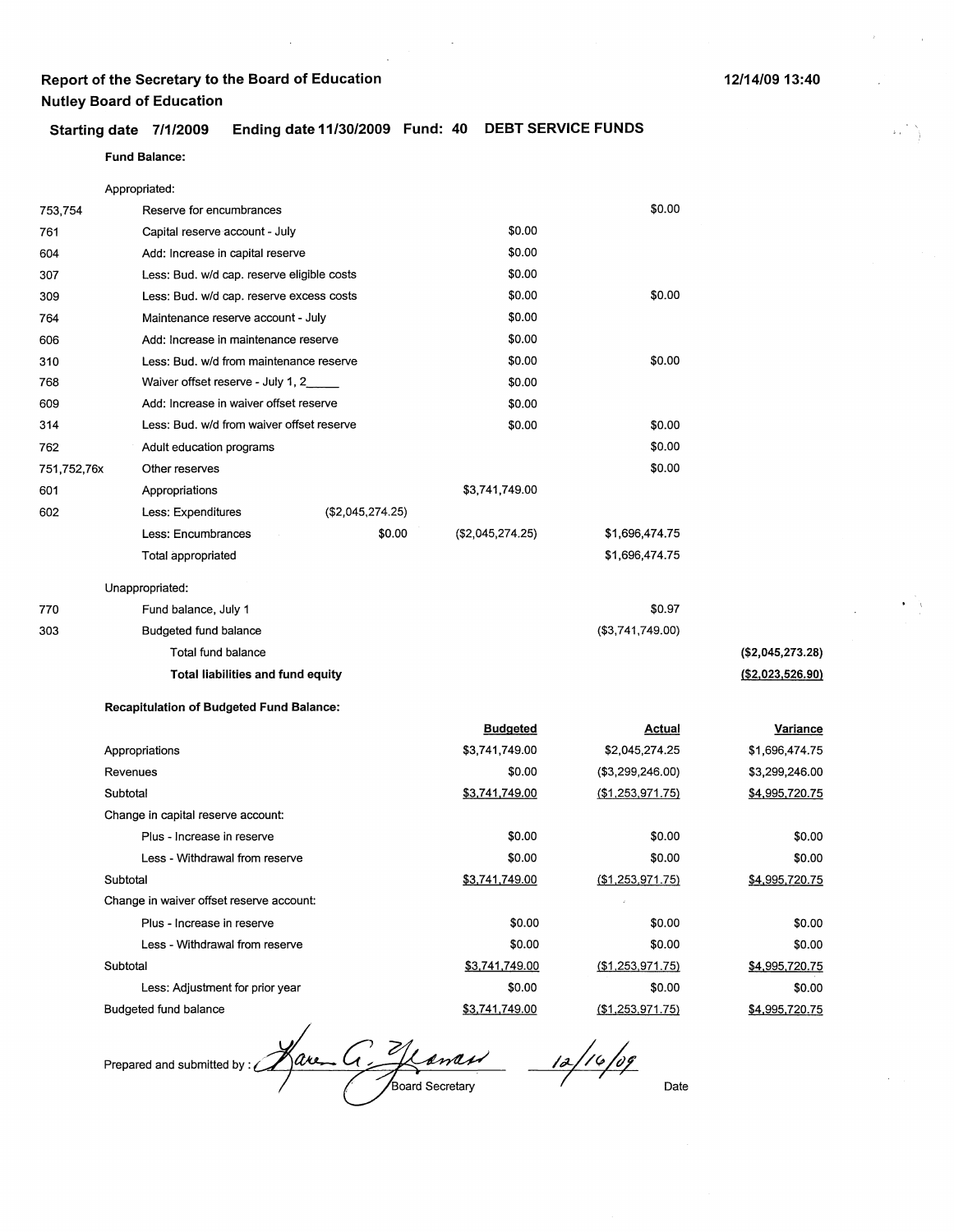$\hat{\mathbf{r}}$ 

 $\sim$   $\sim$ 

# Starting date 7/1/2009 Ending date 11/30/2009 Fund: 50 ENTERPRISE FUND

|             | <b>Assets and Resources</b>                 |                  |                 |
|-------------|---------------------------------------------|------------------|-----------------|
|             | Assets:                                     |                  |                 |
| 101         | Cash in bank                                |                  | (\$7,694.27)    |
| $102 - 106$ | Cash Equivalents                            |                  | \$592.00        |
| 111         | Investments                                 |                  | \$0.00          |
| 116         | Capital Reserve Account                     |                  | \$0.00          |
| 117         | Maintenance Reserve Account                 |                  | \$0.00          |
| 118         | <b>Emergency Reserve Account</b>            |                  | \$0.00          |
| 121         | Tax levy Receivable                         |                  | \$0.00          |
|             | Accounts Receivable:                        |                  |                 |
| 132         | Interfund                                   | \$0.00           |                 |
| 141         | Intergovernmental - State                   | \$1,588.20       |                 |
| 142         | Intergovernmental - Federal                 | \$20,747.26      |                 |
| 143         | Intergovernmental - Other                   | \$0.00           |                 |
| 153, 154    | Other (net of estimated uncollectable of \$ | \$26,517.75      | \$48,853.21     |
|             | Loans Receivable:                           |                  |                 |
| 131         | Interfund                                   | \$0.00           |                 |
| 151, 152    | Other (Net of estimated uncollectable of \$ | \$0.00           | \$0.00          |
|             | <b>Other Current Assets</b>                 |                  | \$21,026.37     |
|             | Resources:                                  |                  |                 |
| 301         | <b>Estimated revenues</b>                   | \$0.00           |                 |
| 302         | Less revenues                               | ( \$180, 203.32) | (\$180, 203.32) |
|             | Total assets and resources                  |                  | (\$117,426.01)  |
|             |                                             |                  |                 |
|             | <b>Liabilities and Fund Equity</b>          |                  |                 |
|             | Liabilities:                                |                  |                 |
| 101         | Cash in bank                                |                  | (\$7,694.27)    |
| 411         | Intergovernmental accounts payable - state  |                  | \$0.00          |
| 421         | Accounts payable                            |                  | \$0.00          |
| 431         | Contracts payable                           |                  | \$0.00          |
| 451         | $\alpha$<br>Loans payable                   |                  | \$0.00          |
| 481         | Deferred revenues                           |                  | \$2,859.16      |
|             | Other current liabilities                   |                  | \$99,027.56     |
|             | <b>Total liabilities</b>                    |                  |                 |
|             |                                             |                  | \$101,886.72    |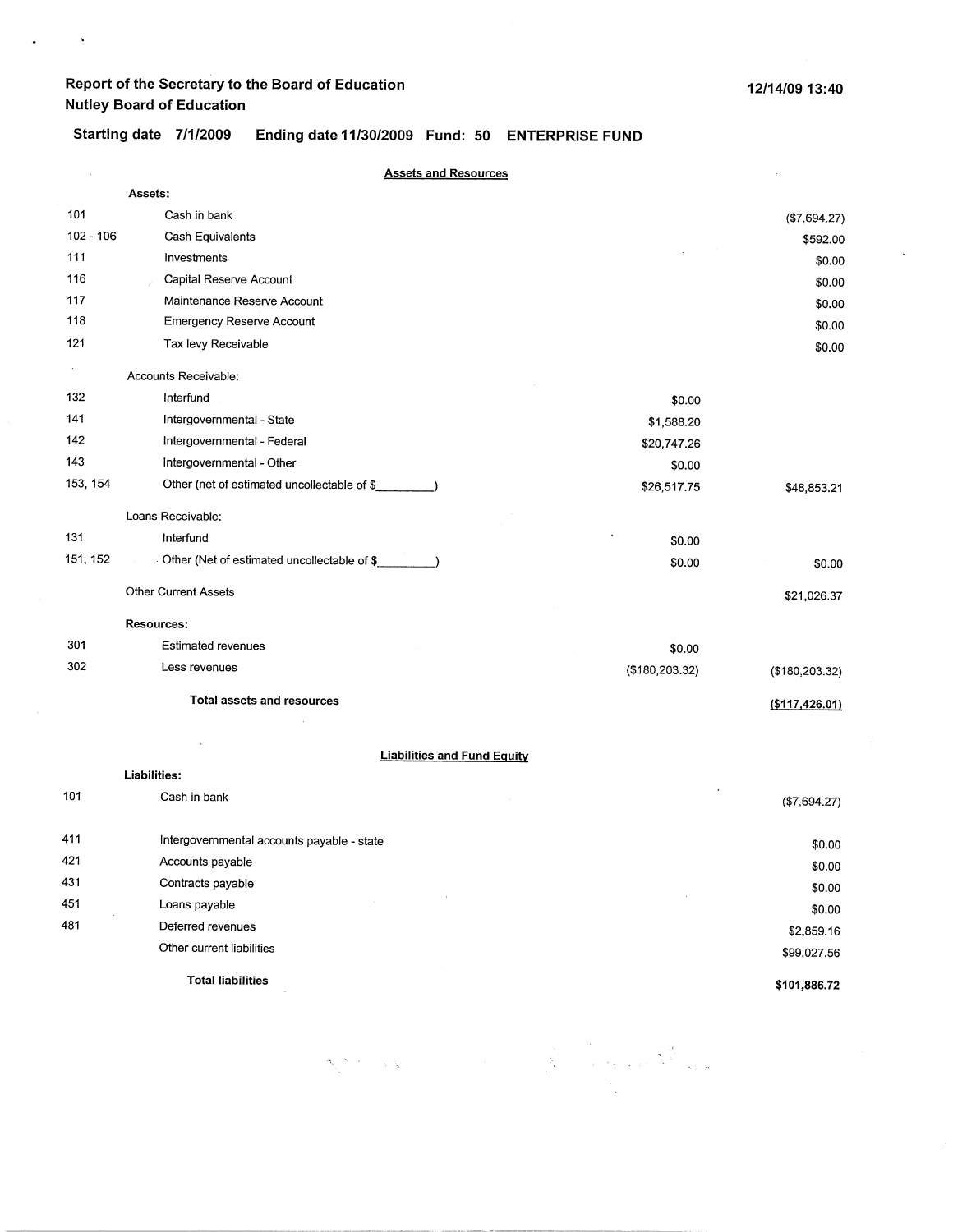### **Starting date 7/1/2009 Ending date 11/30/2009 Fund: 50 ENTERPRISE FUND**

#### **Fund Balance:**

Budgeted fund balance

|             | Appropriated:                                   |                |                 |                  |                  |
|-------------|-------------------------------------------------|----------------|-----------------|------------------|------------------|
| 753,754     | Reserve for encumbrances                        |                |                 | \$590,744.11     |                  |
| 761         | Capital reserve account - July                  |                | \$0.00          |                  |                  |
| 604         | Add: Increase in capital reserve                |                | \$0.00          |                  |                  |
| 307         | Less: Bud. w/d cap. reserve eligible costs      |                | \$0.00          |                  |                  |
| 309         | Less: Bud. w/d cap. reserve excess costs        |                | \$0.00          | \$0.00           |                  |
| 764         | Maintenance reserve account - July              |                | \$0.00          |                  |                  |
| 606         | Add: Increase in maintenance reserve            |                | \$0.00          |                  |                  |
| 310         | Less: Bud. w/d from maintenance reserve         |                | \$0.00          | \$0.00           |                  |
| 768         | Waiver offset reserve - July 1, 2               |                | \$0.00          |                  |                  |
| 609         | Add: Increase in waiver offset reserve          |                | \$0.00          |                  |                  |
| 314         | Less: Bud. w/d from waiver offset reserve       |                | \$0.00          | \$0.00           |                  |
| 762         | Adult education programs                        |                |                 | \$0.00           |                  |
| 751,752,76x | Other reserves                                  |                |                 | \$0.00           |                  |
| 601         | Appropriations                                  |                | \$1,012,060.32  |                  |                  |
| 602         | Less: Expenditures                              | (\$219,312.73) |                 |                  |                  |
|             | Less: Encumbrances                              | (\$590,744.11) | (S810, 056.84)  | \$202,003.48     |                  |
|             | Total appropriated                              |                |                 | \$792,747.59     |                  |
|             | Unappropriated:                                 |                |                 |                  |                  |
| 770         | Fund balance, July 1                            |                |                 | \$0.00           |                  |
| 303         | Budgeted fund balance                           |                |                 | (\$1,012,060.32) |                  |
|             | Total fund balance                              |                |                 |                  | (\$219,312.73)   |
|             | Total liabilities and fund equity               |                |                 |                  | ( \$117, 426.01) |
|             | <b>Recapitulation of Budgeted Fund Balance:</b> |                |                 |                  |                  |
|             |                                                 |                | <b>Budgeted</b> | <u>Actual</u>    | Variance         |
|             | Appropriations                                  |                | \$1,012,060.32  | \$810,056.84     | \$202,003.48     |
|             | Revenues                                        |                | \$0.00          | ( \$180, 203.32) | \$180,203.32     |
|             | Subtotal                                        |                | \$1,012,060.32  | \$629,853.52     | \$382,206.80     |
|             | Change in capital reserve account:              |                |                 |                  |                  |
|             | Plus - Increase in reserve                      |                | \$0.00          | \$0.00           | \$0.00           |
|             | Less - Withdrawal from reserve                  |                | \$0.00          | \$0.00           | \$0.00           |
|             | Subtotal                                        |                | \$1,012,060.32  | \$629,853.52     | \$382,206.80     |
|             | Change in waiver offset reserve account:        |                |                 |                  |                  |
|             | Plus - Increase in reserve                      |                | \$0.00          | \$0.00           | \$0.00           |
|             | Less - Withdrawal from reserve                  |                | \$0.00          | \$0.00           | \$0.00           |
|             | Subtotal                                        |                | \$1,012,060.32  | \$629,853.52     | \$382,206.80     |
|             | Less: Adjustment for prior year                 |                | \$0.00          | \$0.00           | \$0.00           |

Prepared and submitted by: <u>A are G J analy</u> 12/16/09 Date

\$1,012,060.32

\$382,206.80

\$629,853.52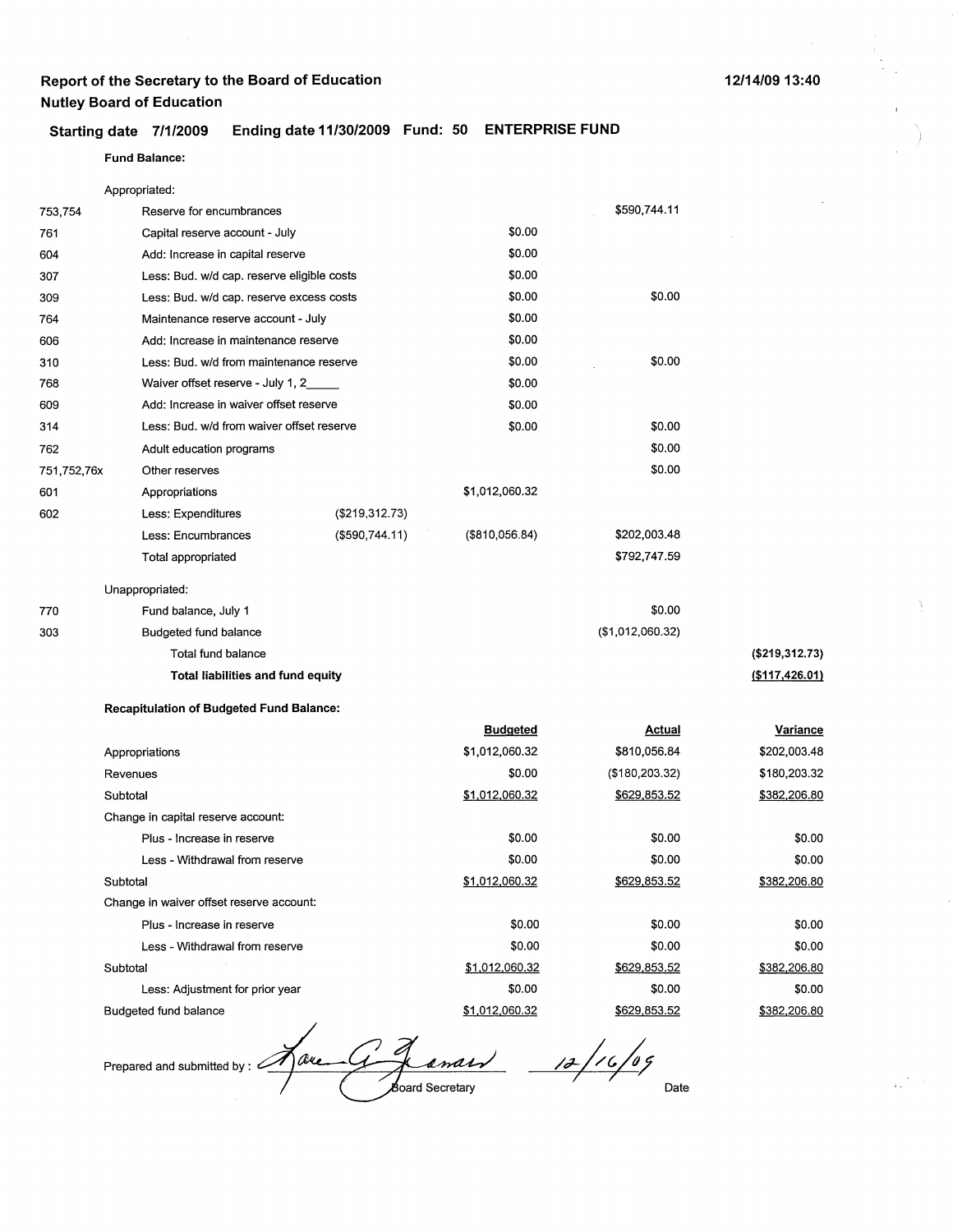$\bar{\mathcal{N}}$ 

 $\ddot{\phantom{1}}$ 

 $\overline{\phantom{a}}$ 

 $\sim$ 

 $\frac{1}{2}$ 

Starting date 7/1/2009 **Ending date 11/30/2009 Fund: 51 SUMMER CAMP** 

|             | <b>Assets and Resources</b>                        |               |                |
|-------------|----------------------------------------------------|---------------|----------------|
|             | Assets:                                            |               |                |
| 101         | Cash in bank                                       |               | \$2,436.39     |
| $102 - 106$ | Cash Equivalents                                   |               | \$0.00         |
| 111         | Investments                                        |               | \$0.00         |
| 116         | Capital Reserve Account                            |               | \$0.00         |
| 117         | Maintenance Reserve Account                        |               | \$0.00         |
| 118         | <b>Emergency Reserve Account</b>                   |               | \$0.00         |
| 121         | Tax levy Receivable                                |               | \$0.00         |
|             | Accounts Receivable:                               |               |                |
| 132         | Interfund                                          | \$0.00        |                |
| 141         | Intergovernmental - State                          | \$0.00        |                |
| 142         | Intergovernmental - Federal                        | \$0.00        |                |
| 143         | Intergovernmental - Other                          | \$0.00        |                |
| 153, 154    | Other (net of estimated uncollectable of \$        | \$0.00        | \$0.00         |
|             | Loans Receivable:                                  |               |                |
| 131         | Interfund                                          | \$0.00        |                |
| 151, 152    | Other (Net of estimated uncollectable of \$        | \$0.00        | \$0.00         |
|             | <b>Other Current Assets</b>                        |               | \$0.00         |
|             | <b>Resources:</b>                                  |               |                |
| 301         | Estimated revenues .                               | \$0.00        |                |
| 302         | Less revenues                                      | (\$15,485.00) | (\$15,485.00)  |
|             | <b>Total assets and resources</b>                  |               | ( \$13,048.61) |
|             |                                                    |               |                |
|             | <b>Liabilities and Fund Equity</b><br>Liabilities: |               |                |
|             |                                                    |               |                |
|             |                                                    |               |                |

|     | <b>Total liabilities</b>                   | \$0.00 |
|-----|--------------------------------------------|--------|
|     | Other current liabilities                  | \$0.00 |
| 481 | Deferred revenues                          | \$0.00 |
| 451 | Loans payable                              | \$0.00 |
| 431 | Contracts payable                          | \$0.00 |
| 421 | Accounts payable                           | \$0.00 |
| 411 | Intergovernmental accounts payable - state | \$0.00 |

 $\Delta_{\rm{eff}}$ 

 $\hat{\tau}_{\rm in}$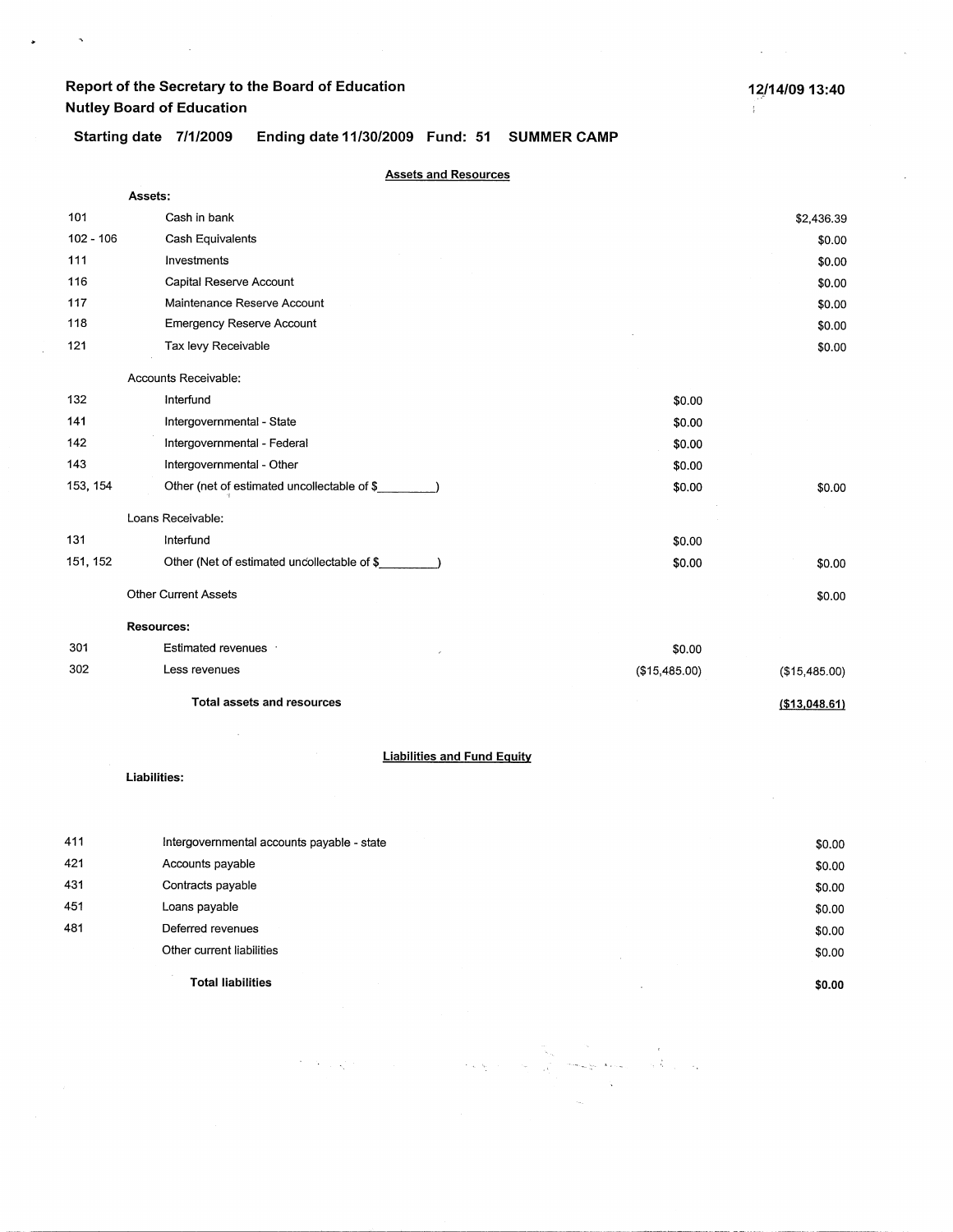Reserve for encumbrances

### Starting date 7/1/2009 Ending date 11/30/2009 Fund: 51 SUMMER CAMP

#### Fund **Balance:**

Appropriated:

753,754

| 761         | Capital reserve account - July             |               | \$0.00        |               |                |
|-------------|--------------------------------------------|---------------|---------------|---------------|----------------|
| 604         | Add: Increase in capital reserve           |               | \$0.00        |               |                |
| 307         | Less: Bud. w/d cap. reserve eligible costs |               | \$0.00        |               |                |
| 309         | Less: Bud. w/d cap. reserve excess costs   |               | \$0.00        | \$0.00        |                |
| 764         | Maintenance reserve account - July         |               | \$0.00        |               |                |
| 606         | Add: Increase in maintenance reserve       |               | \$0.00        |               |                |
| 310         | Less: Bud. w/d from maintenance reserve    |               | \$0.00        | \$0.00        |                |
| 768         | Waiver offset reserve - July 1, 2          |               | \$0.00        |               |                |
| 609         | Add: Increase in waiver offset reserve     |               | \$0.00        |               |                |
| 314         | Less: Bud. w/d from waiver offset reserve  |               | \$0.00        | \$0.00        |                |
| 762         | Adult education programs                   |               |               | \$0.00        |                |
| 751,752,76x | Other reserves                             |               |               | \$0.00        |                |
| 601         | Appropriations                             |               | \$15,485.00   |               |                |
| 602         | Less: Expenditures                         | (\$13,941.88) |               |               |                |
|             | Less: Encumbrances                         | \$0.00        | (\$13,941.88) | \$1,543.12    |                |
|             | Total appropriated                         |               |               | \$1,543.12    |                |
|             | Unappropriated:                            |               |               |               |                |
| 770         | Fund balance, July 1                       |               |               | \$893.27      |                |
| 303         | Budgeted fund balance                      |               |               | (\$15,485.00) |                |
|             | Total fund balance                         |               |               |               | ( \$13,048.61) |
|             | <b>Total liabilities and fund equity</b>   |               |               |               | (\$13,048.61)  |

**Recapitulation of Budgeted Fund Balance:** 

| <b>Budgeted</b> | Actual        | <b>Variance</b> |
|-----------------|---------------|-----------------|
| \$15,485.00     | \$13,941.88   | \$1,543.12      |
| \$0.00          | (\$15,485.00) | \$15,485.00     |
| \$15,485.00     | (\$1,543.12)  | \$17,028.12     |
|                 |               |                 |
| \$0.00          | \$0.00        | \$0.00          |
| \$0.00          | \$0.00        | \$0.00          |
| \$15,485.00     | (\$1,543.12)  | \$17,028.12     |
|                 |               |                 |
| \$0.00          | \$0.00        | \$0.00          |
| \$0.00          | \$0.00        | \$0.00          |
| \$15,485.00     | ( \$1,543.12) | \$17,028.12     |
| \$0.00          | \$0.00        | \$0.00          |
| \$15,485.00     | (\$1,543.12)  | \$17,028.12     |
|                 |               |                 |

*J*<br>*Janes 12/16/09*<br>Poard Secretary Aar بىرىگ

Prepared and submitted by :

)

*(* 

\$0.00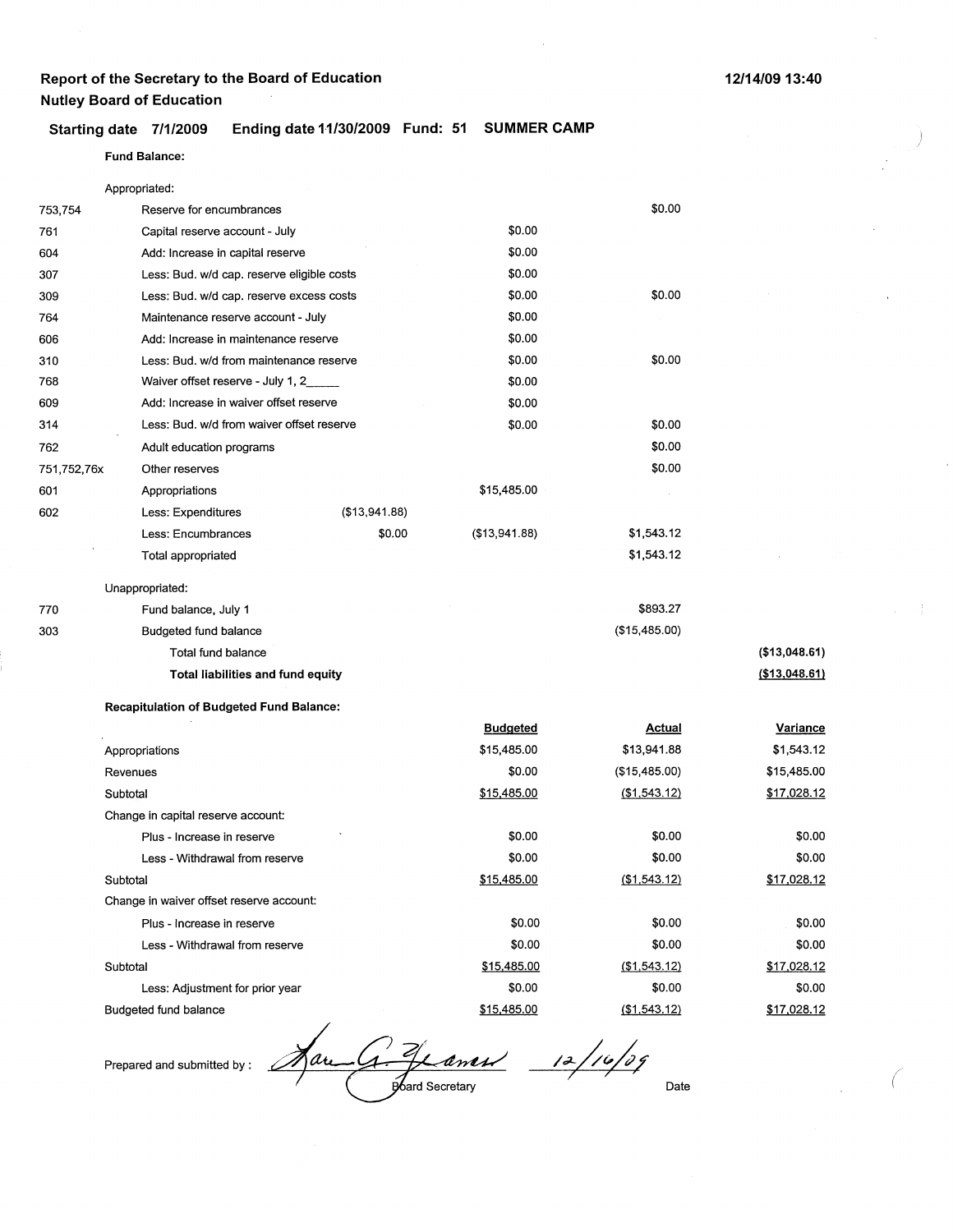$\mathcal{L}^{\text{max}}$ 

 $\langle \cdot \rangle_{\Delta}$  $\Lambda$  $\overline{a}$ 

 $\bar{z}$ 

Starting date 7/1/2009 Ending date 11/30/2009 Fund: 55 EXTENDED DAY

 $\Delta \sim 10^7$ 

 $\mathcal{L}$ 

 $\sim 10^{-1}$ 

 $\sim 10^{-10}$ 

| <b>Assets and Resources</b> |                                                              |                |                      |  |
|-----------------------------|--------------------------------------------------------------|----------------|----------------------|--|
|                             | Assets:                                                      |                |                      |  |
| 101                         | Cash in bank                                                 |                | (\$7,449.17)         |  |
| $102 - 106$                 | Cash Equivalents                                             |                | \$500.00             |  |
| 111                         | Investments                                                  |                | \$0.00               |  |
| 116                         | Capital Reserve Account                                      |                | \$0.00               |  |
| 117                         | Maintenance Reserve Account                                  |                | \$0.00               |  |
| 118                         | <b>Emergency Reserve Account</b>                             |                | \$0.00               |  |
| 121                         | Tax levy Receivable                                          |                | \$0.00               |  |
|                             | Accounts Receivable:                                         |                |                      |  |
| 132                         | Interfund                                                    | \$0.00         |                      |  |
| 141                         | Intergovernmental - State                                    | \$0.00         |                      |  |
| 142                         | Intergovernmental - Federal                                  | \$0.00         |                      |  |
| 143                         | Intergovernmental - Other                                    | \$0.00         |                      |  |
| 153, 154                    | Other (net of estimated uncollectable of \$                  | \$0.00         | \$0.00               |  |
|                             | Loans Receivable:                                            |                |                      |  |
| 131                         | Interfund                                                    | \$0.00         |                      |  |
| 151, 152                    | Other (Net of estimated uncollectable of \$<br>$\rightarrow$ | \$0.00         | \$0.00               |  |
|                             | <b>Other Current Assets</b>                                  |                | \$0.00               |  |
|                             | <b>Resources:</b>                                            |                |                      |  |
| 301                         | <b>Estimated revenues</b>                                    | \$0.00         |                      |  |
| 302                         | Less revenues                                                | (\$175,644.75) | $($ \$175,644.75 $)$ |  |
|                             | <b>Total assets and resources</b>                            |                | (\$182,593.92)       |  |
|                             | <b>Liabilities and Fund Equity</b>                           |                |                      |  |
|                             | Liabilities:                                                 |                |                      |  |
| 101                         | Cash in bank                                                 |                | (\$7,449.17)         |  |
| 411                         | Intergovernmental accounts payable - state                   |                | \$0.00               |  |
| 421                         | Accounts payable                                             |                | \$0.00               |  |
| 431                         | Contracts payable                                            |                | \$0.00               |  |
| 451                         | Loans payable                                                |                | \$0.00               |  |
| 481                         | Deferred revenues                                            |                | \$0.00               |  |
|                             | Other current liabilities                                    |                | \$249,055.19         |  |

**Total liabilities** 

 $\overline{1}$ 

**\$249,055.19** 

 $\label{eq:1} \mathcal{N}_{\text{max}} = \sum_{\mathbf{p} \in \mathcal{P}(\mathcal{P})} \mathcal{N}_{\text{max}}$